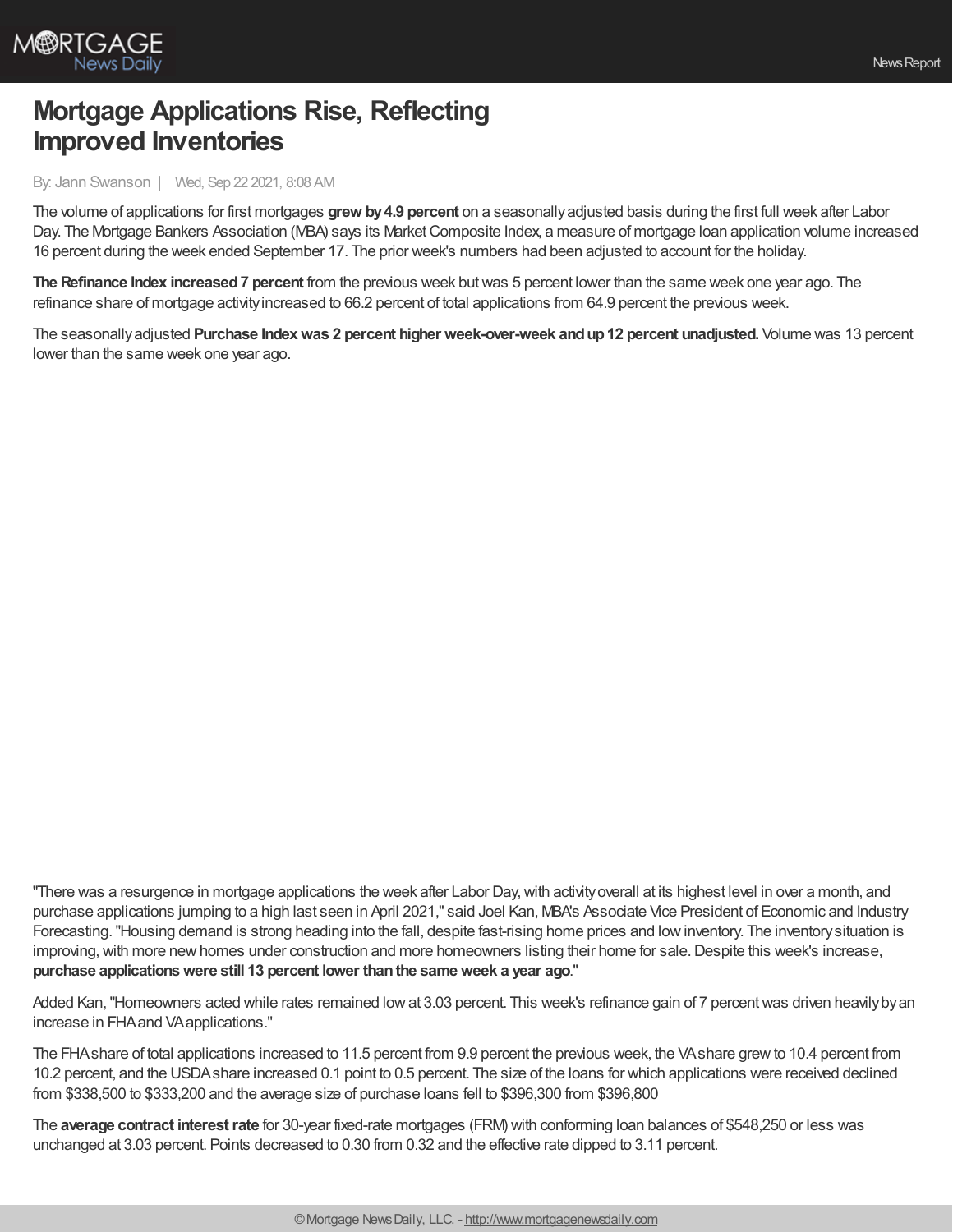

The rate for 30-year jumbo FRM, loans with balances exceeding the conforming limit, was 3.11 percent with 0.25 point. The previous week it was 3.13 percent with 0.21 point. The effective rate decreased to 3.18 percent.

Thirty-year FRMwith FHAbacking had an average rate of 3.07 percent, up 3 basis points from the previous week. Points declined to 0.25 from 0.27 and the effective rate increased to 3.15 percent.

The 2,34 percent rate for 15-year fixed-rate mortgages was unchanged from the prior week. Points dropped to 0.24 from 0.29, lowering the effective rate to 2.40 percent.

The average contract interest rate for 5/1 adjustable rate mortgages (ARMs) was 2.51 percent, 17 basis points belowthe prior week. Points increased to 0.12 from 0.11 and the effective rate fell to 2.55 percent. The ARMshare of activitydecreased to 2.9 percent of total applications from 3.3 percent a week earlier.

MBA's WeeklyMortgage Applications Surveyhas been conducted since 1990 and covers over 75 percent of all U.S. retail residential applications Respondents include mortgage bankers, commercial banks, and thrifts. Base period and value for all indexes is March 16, 1990=100 and interest rate information is based on loans with an 80 percent loan-to-value ratio and points that include the origination fee.

According to MBA's Forbearance and Call Volume Survey, the number of loans in forbearance fell 8 basis points during the week ended September 12. The 3.00 percent of servicer's portfolios remaining in active plans equates to 1.5 million homeowners. Bystage, 11.3 percent of the forborne loans are in their initial terms, 80.2 percent have been extended, and the remaining 8.5 percent are re-entries to the program.

The share of Fannie Mae and Freddie Mac **loans inforbearance decreased5 basis points** during the week to 1.47 percent of those loans. Ginnie Mae (FHAand VA) remained at 3.39 percent of those totals. The share of loans serviced for bank portfolios and private-label securities (PLS) dropped 32 basis points to 6.95 percent. The percentage of loans in forbearance serviced by independent mortgage bank (IMB) servicers was reduced by8 basis points to 3.25 percent and those serviced bydepositoryservicers decreased 5 basis points to 3.10 percent.

"The share of loans in forbearance decreased by 8 basis points last week, as forbearance exits remained elevated and new forbearance requests and re-entries were unchanged," said Mike Fratantoni, MBA's Senior Vice President and Chief Economist."20 percent of loans in forbearance are either new forbearance requests or re-entries. At this point, borrowers in forbearance extensions are exiting at a faster rate as theynear - or reach - the expiration of their maximum forbearance.

MBA's latest Forbearance and Call Volume Surveycovers the period from September 6 through September 12 and represents 74 percent of the 36.8 million loans in the first-mortgage servicing market.